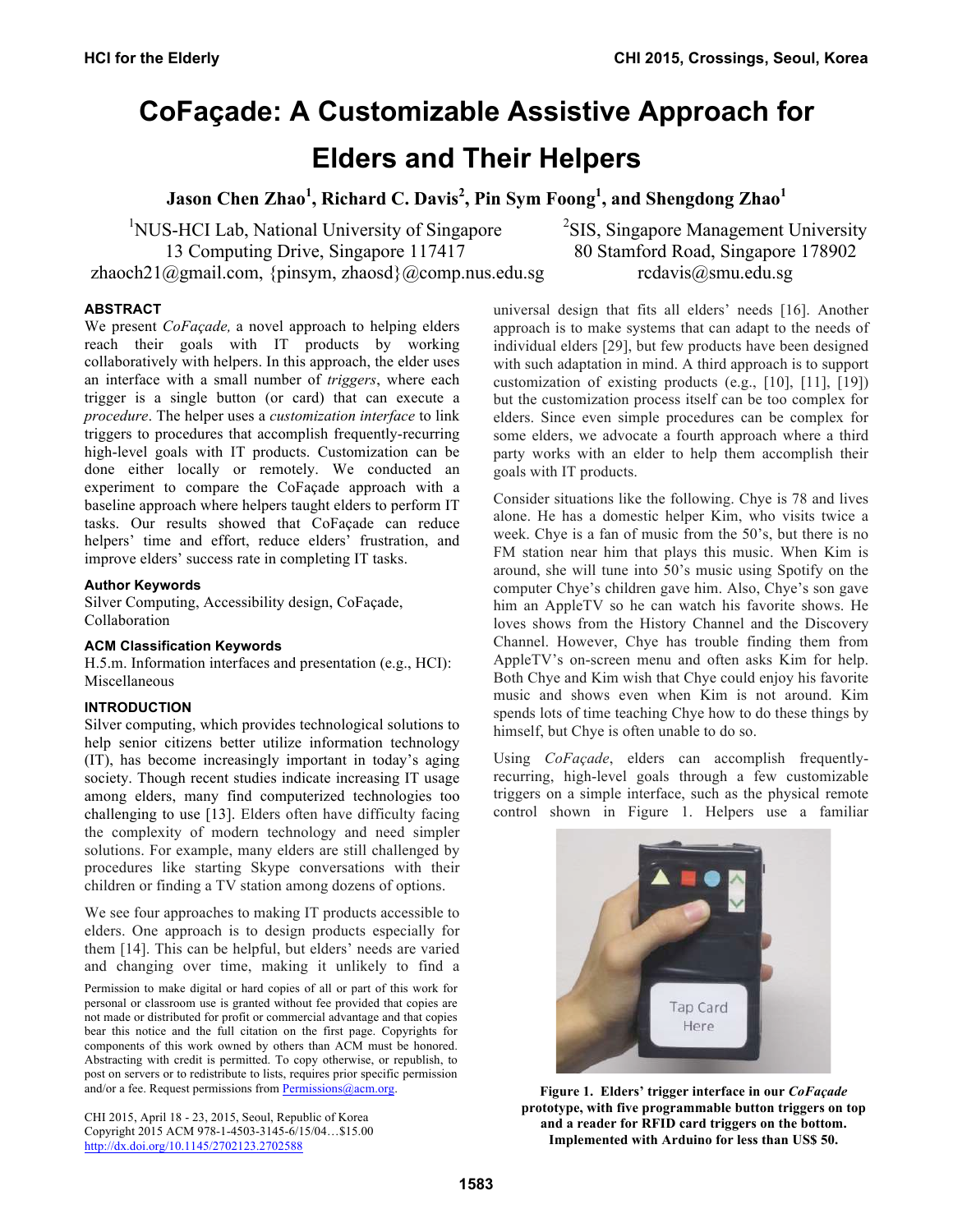customization interface to map triggers to procedures, which perform a sequence of subtasks on both software applications and consumer electronics. This customization can be done either locally or remotely.

The contributions of this paper are three-fold.

- We present the *CoFaçade* approach and the background research that led to it.
- We describe a prototype artifact we developed that implements this approach.
- We present an empirical evaluation that shows how the *CoFaçade* approach reduces helpers' workload while empowering elders to achieve their goals through IT products.

## **RELATED WORK**

In this section, we discuss existing strategies for making IT products more accessible to elders.

#### **Design for elders**

"Universal Usability" has the goal of making interfaces usable by all people [25], and this has led to design guidelines for various groups. In "Designing for Older Adults," Fisk et al. provided a list of guidelines for elders [13]. These guidelines emphasize interface changes that respond to age-related changes in perception and cognition: larger displays, fonts, buttons, accessibility improvements in specific contexts (navigation [13], web [20], email [10], etc.), and fewer options. While these guidelines are very useful, adopting them requires dedicated effort in the design and implementation phases, thus excluding many currently existing applications. In addition, it is difficult to come up with a universal solution that caters to needs of elders, as their needs can differ among individuals and change over time [16].

#### **Adapt to elders**

To cater to elders' varied and changing needs, researchers have considered adaptive solutions. Wobbrock et al. define this shift as an ability-based design, in which "we move away from assisting human users to conform to inflexible computer systems, and instead consider how systems can be made to fit the abilities of whoever uses them" [29]. Adaptive interfaces can be configured according to individual user profiles [26], with some work done in making these profiles portable [4]. Since determining a user's profile can be difficult, systems may adapt based on automatically collected health information, and this poses a serious privacy risk [1]. Also, adaptive solutions require dedicated efforts to include them before releasing a product, while the majority of today's products or applications have not included such solutions.

#### **Third-party customization tools**

To make existing applications accessible to individual needs, researchers have proposed approaches that enable third-parties to modify the interface or behavior of existing applications. These customization tools could be used to make applications more accessible to elders. These

approaches typically operate either on the surface-level of the interface, intercepting input events and/or manipulating views before they are delivered to the application (e.g., Prefab [11], CoScripter [15], Chickenfoot [6]) or via a toolkit, which integrates the system with the toolkit to gain access to the internal program structures (e.g., Scotty [12], OldGen [21], WADE [19]). However, using these solutions to create elderly-friendly interfaces can still be tedious and complex, making it difficult for elders to use.

In summary, while designing for and adapting to elders are effective strategies, these strategies need to be incorporated during design time, and may not work with many existing IT products. Third-party customization tools can make existing products accessible to elders, but the customization process can be too complex and tedious for elders to handle. On the positive side, elders are not alone. They often have technologically capable social contacts who are willing to offer assistance, which offers an opportunity for a fourth approach which considers both stakeholders together, alleviating some of the design constraints.

## **Assisting elders**

Researchers have investigated making IT products more accessible to elders through collaboration with helpers. Some of these researchers have studied the nature of such help and how to do it effectively.

For example, training takes significantly more time for elders compared to younger learners, and elders commit more errors in post-training evaluations [5] [8]. This highlights the need to design instruction to compensate for elders' slower cognitive performance, limited processing resources, lack of inhibition, and sensory deficits. Fisk et al. provided detailed guidelines on how to design training and instructional programs to teach the elders more effectively in Chapter 7 of their book [13].

In addition to teaching elders, another common form of assistance is to perform tasks for elders. Research has found that significant help comes from both household members as well as external social circles, such as volunteers [2] [23], [24]. Within the household, Grinter et al. [17] found that one person typically becomes a guru, routinely helping other household members who are less technically inclined. Outside the house, non-profit organizations often send volunteers to elders' homes to help them with various tasks, including computer tasks<sup>1</sup>.

Since some elders have cognitive impairments, we also mention research that investigates helpers creating reminders for people with cognitive disabilities. Carmien, for example, proposes the use of a dual-interfaces approach for caregivers to create memory-aid scripts for people with cognitive disabilities [7]. Legion:AR collected crowdsourced labels for images of a disabled person's

<sup>&</sup>lt;sup>1</sup> www.newyorkcares.org; www.sgcares.org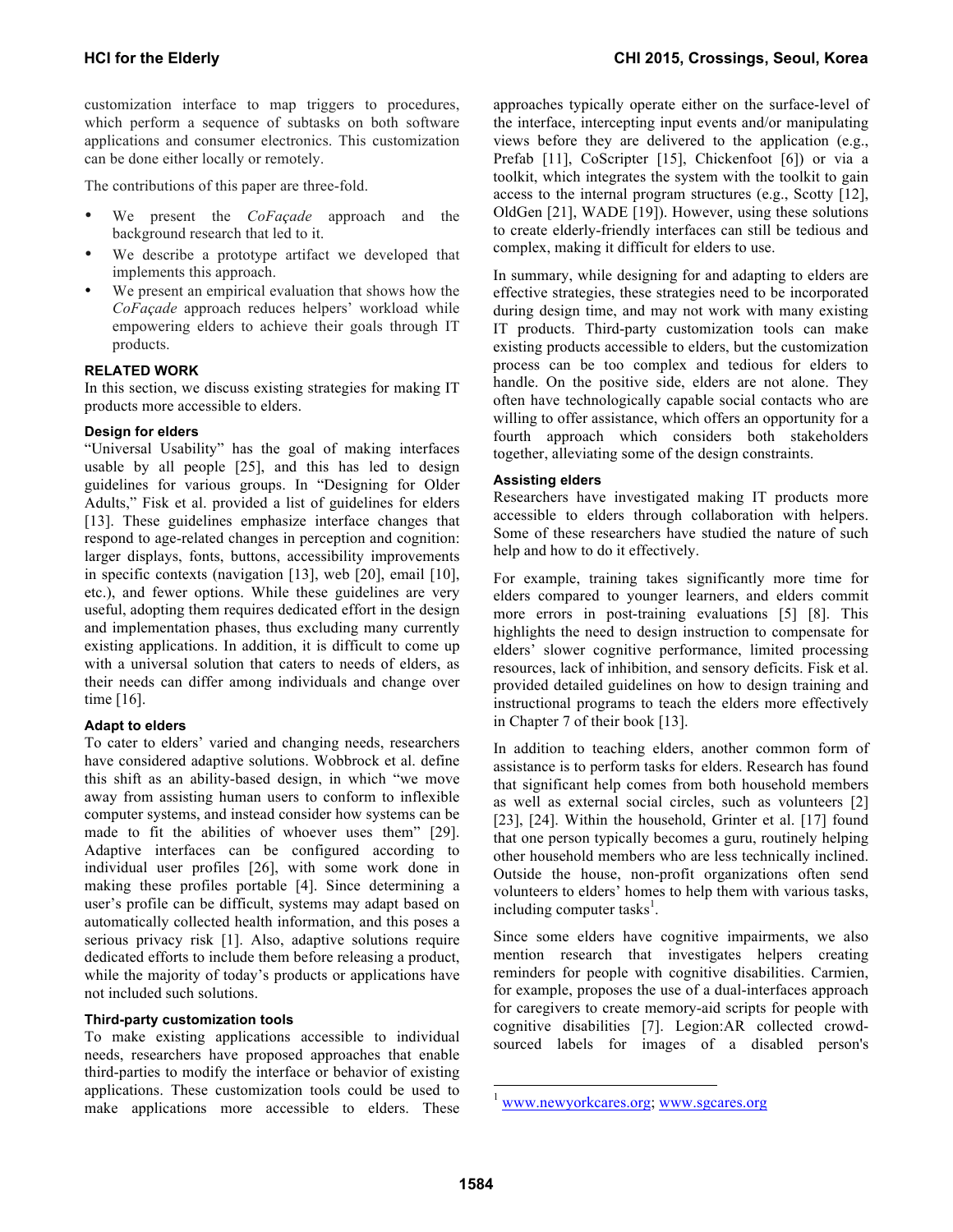environment to keep them on track while performing daily activities [28].

While we are investigating situations where a helper works together with an elder, our approach differs from all the previously mentioned approaches. We envision situations where the helper seeks neither to teach an elder how to accomplish a task, nor does it for them, nor reminds them how to do it. Rather we enable helpers to create customized procedures that help elders to accomplish tasks and link these procedures to simple triggers.

## **EXPLORATORY INTERVIEWS**

To better understand how elders interact with IT products, we conducted three sets of interviews. The first were indepth, semi-structured interviews<sup>2</sup> with 8 elders to help identify a productive design strategy. Since we saw many elders getting help from others, we conducted a second set of interviews with 40 adults below 50 years old who help elders. We later realized that elders' difficulties with IT products are not limited to computer applications. We therefore conducted a final round of interviews with 10 elders to know more about their experiences with consumer electronics.

## **Elders using Computer Applications**

For our initial interviews, we found participants through a social worker at a community center for elders in Singapore. We asked to meet people over 50 years old with some computer experience and were introduced to 5 men and 2 women, ranging in age from 51 to 76. Another woman (Chinese residing in Canada, age 68) was later recruited through an author's social connection. Four participants had tertiary education, and six were retired. Participants reported using email, Skype, watching videos, and playing games on their computers. Some also used various work-related applications such as customer relationship management software or word processors.

Interview questions aimed to elicit elders' experience with computer usage, in particular focusing on difficulties encountered in usage. If difficulties were reported, there were follow-up questions on the nature of the difficulty and how the elders attempted to resolve the issue. In addition, interviewees were asked to demonstrate their usage of applications that they reported using. Their behavior was observed and noted. Interviews were transcribed and analyzed against the background information of the older users experience with computers.

Overall, our participants all demonstrated difficulties with eye and neck strain after using computers, some despite verbally claiming they have no difficulties. Some coped by enlarging the text on the screen, others by taking more breaks or working for shorter periods of time.

Participants with lower educational attainment tended to report difficulties with English and with 'learning'. One participant (P8) attributed his difficulty with dialog boxes to an "education issue".

Interviewees seemed to prefer interfaces that did not change. This theme occurred regardless of educational attainment or usage of computers at work. P7, despite claiming he has no difficulties with computers, indicated that he would like to be informed of web interface updates, stating that "Older people are more resistant to changes". He would like more time to "learn" new interfaces as they are updated. P6 described it as "old people like to use old thing (sic)". As indicated by [18], constantly updating interfaces can be a challenge to older users because of the ongoing learning needed. Even P5, who reported over forty years of computer usage, said she "did not like too much change" when discussing changing interfaces.

All participants reported difficulties with computers. One participant (P1) reported difficulty with troubleshooting her computer network. Six participants reported difficulties with memory or vision. These difficulties were particularly obvious when participants were asked to demonstrate their usage of applications.

When asked how they deal with difficulties, two said they went to family members, four went to people in their social circle, one went to both family and friends, and one said he did not ask anyone for help. P5 and P8 said that they were reluctant to ask their children for help, because they were "impatient" or "too busy" to teach. It should be noted here that, since our participants were drawn from a socially active pool of elders in a volunteering group, the number calling friends for help (instead of family) may be inflated.

### **Helpers Working with Elders**

As turning to people for help was prevalent in our first interview study, we then surveyed adults about their experiences when offering help to elders. We used snowball sampling (starting from the authors' social connections) to collect 43 responses from people aged from 25 to 49 (M=32). Most participants were from Southeast Asia, ten were from China, one was from Australia, and one was from Germany. There were 23 men and 18 women. Ten were students, and the remainder were working adults.

Participants were asked to relate an instance of offering IT help, specifying who was helped and the nature of that help. The majority of help instances (n=35) were with parents or grandparents, while the remainder (n=8) were with nonrelated elders or friends. Help instances fell into four (nonexclusive) categories: offering help from a remote location  $(n=15)$ , repeated tutoring  $(n=13)$ , helping only with setup (n=5) and helping by sourcing or preparing entertainment content such as videos or music (n=4).

More than half of the participants expressed some form of frustration with the helping process. Six participants specifically labeled the help instance as "difficult" or

 $2$  Link to detailed list of questions:  $\frac{http://www.nus-1}{http://www.nus-1}$ hci.org/?attachment\_id=1357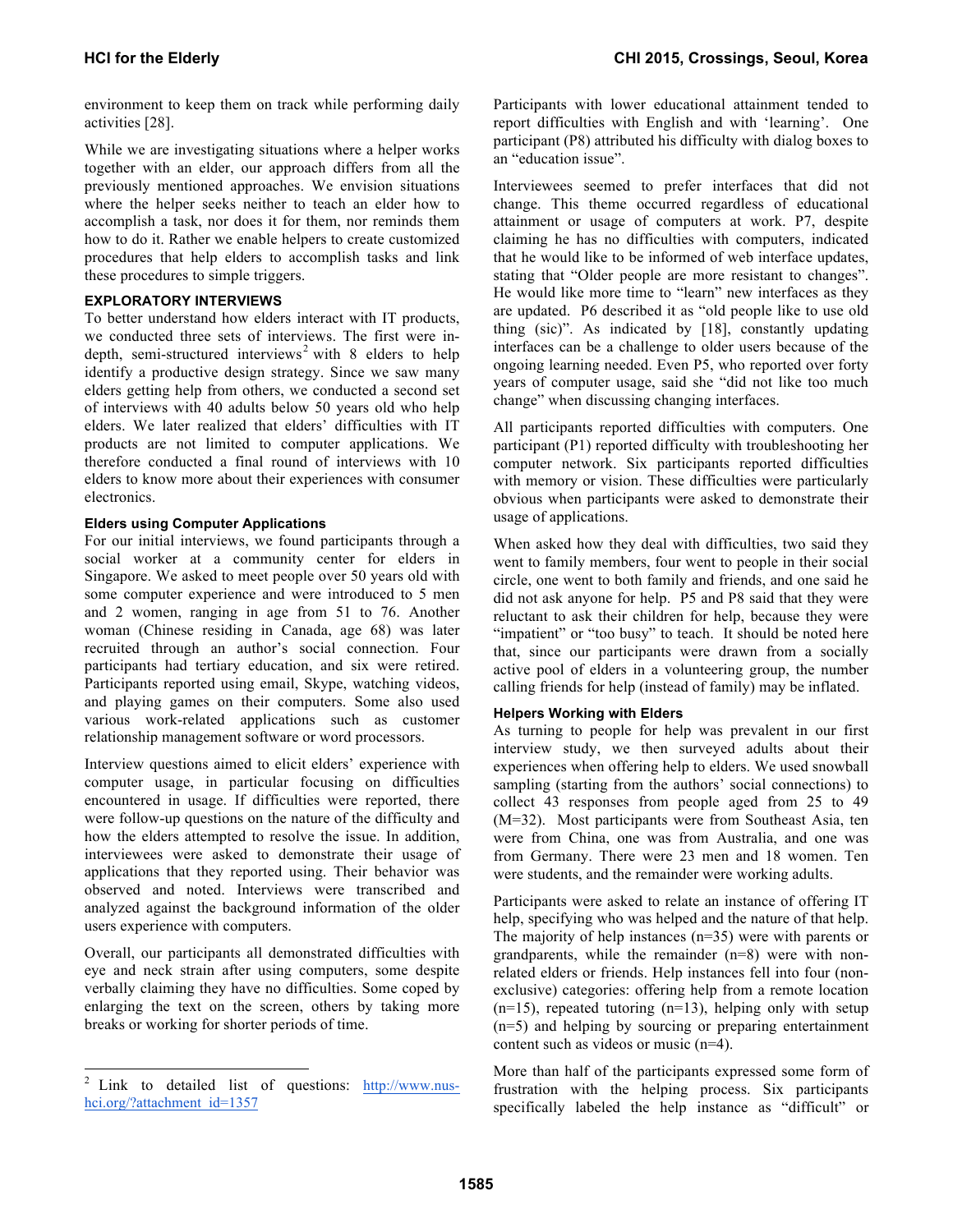"bothersome." For example, one participant complained about repeatedly needing to teach an elder how to perform a seemingly simple task: "I just feel frustrated to teach them to use web browser when the same problems happens again and again".

Distance was an important factor for many participants. For example, one participant reported, "I only have the opportunity to help my mother use Skype only when I went back to my country". Another participant shared: "I cannot guide my parents on computer troubleshooting through the mobile phone when I am working".

Some of our participants found creative workarounds to difficulties they encountered. For example, one participant gave her mother a video recording that showed how to perform a computer task. Another participant created a written tutorial: *"I write all the steps how to start the TV and change to my father's favorite channel on a paper."* Other participants try to setup elders' devices in a simple way that avoids confusion. One said, "*I bought an iPhone for my mom, and only install three applications on that. I told her 'If you want to call me, click the first application, if you have emergency, click the second […].'* Another said, "*I bought a computer for my father and put the most commonly used applications on the desktop.*"

## **Elders using Consumer Electronics**

After conducting these interviews, we realized that we had not explored elders' use of consumer electronics. Since these can also be a source difficulty for some elders, we conducted a final round of interviews with 10 elders that focused specifically on consumer electronics. Again, participants were recruited through snowball sampling. Six were from Southeast Asia, three were from China, and one was from the United States. There were four men and six women, ranging in age from 55 to 87. Four had tertiary degrees, four had secondary degrees, and two had completed diploma programs. Participants varied in their comfort level and experience with computers much as our earlier interview participants did.

Regarding consumer electronics, participants felt comfortable with most electronics devices, but 7 of 10 participants complained about major difficulties when using TVs or DVD players. Problems ranged from navigating complex digital TV interfaces to switching channels on a conventional TV. Many experienced problems with remote controls. P3 reported difficulty turning on subtitles. P7 reported that her universal remote control would not turn on her TV properly. She then added, "...it does 50,000 things that are supposed to be so nifty. It's too complicated."

When participants experienced problems with electronics, all reported calling a friend or relative for help as our original interview participants did. If they could not find someone to help, they would simply give up using the device.

#### **Discussion**

In summary, while some elders we interviewed are quite technologically advanced, most encounter recurring difficulties with some IT products, and a few find all IT products complex and intimidating. We found no evidence that the level of difficulty encountered was tied to participants' education level or even experience with technology. Rather, elders find that keeping up with the rapid pace of change in modern IT products is simply too tiring.

Many elders turn to friends or relatives when they need help. When this happens, new technologies are often hard to avoid, because helpers often bring technologies that they are more familiar with. Therefore, when the current difficulty has passed, the elder may encounter new difficulties. But the helper often has limited time and is not always present when needed. Also, many helpers grow impatient when training elders to use new products. Some helpers customize elders' products to make them easier to use, but this is not always possible.

## **COFAÇADE APPROACH**

Our exploratory interviews shed light on the nature of elders' problems with IT products, the role played by helpers, and the challenges encountered by helpers. Considering all of these insights together leads to a new approach to helping elders reach their goals with IT products, which we call CoFaçade. In software engineering, the term "façade" refers to a design pattern that provides a simplified interface to complex program procedures [3]. This name highlights the fact that the helper creates a simple trigger interface collaboratively with an elder.

In CoFaçade, the *elder* is an older adult who has goals they wish to accomplish with IT products but has recurring difficulties and may even find technology intimidating. The *helper* is more comfortable with a technology that can help the elder realize their goals. Note that the helper may not be a technology expert.

Systems built with the CoFaçade approach have separate interfaces for elders and helpers. The elder uses an interface with a small number of *triggers*, where each trigger is a single button (or card) that can execute a *procedure*. The helper uses a *customization interface* to define procedures and map them to triggers.

The trigger interface should be embedded in a familiar artifact. Such artifacts are stable, comfortable, and part of the elder's everyday life. A physical remote control is an example of a familiar artifact, but a trigger interface could also be embedded into any other artifact ranging from a smartphone to a coffee cup, as long as the elder is familiar with it. Also, since our exploratory interviews showed that most elders wish to accomplish a fairly small number of frequently-recurring tasks, a small number of triggers is often sufficient.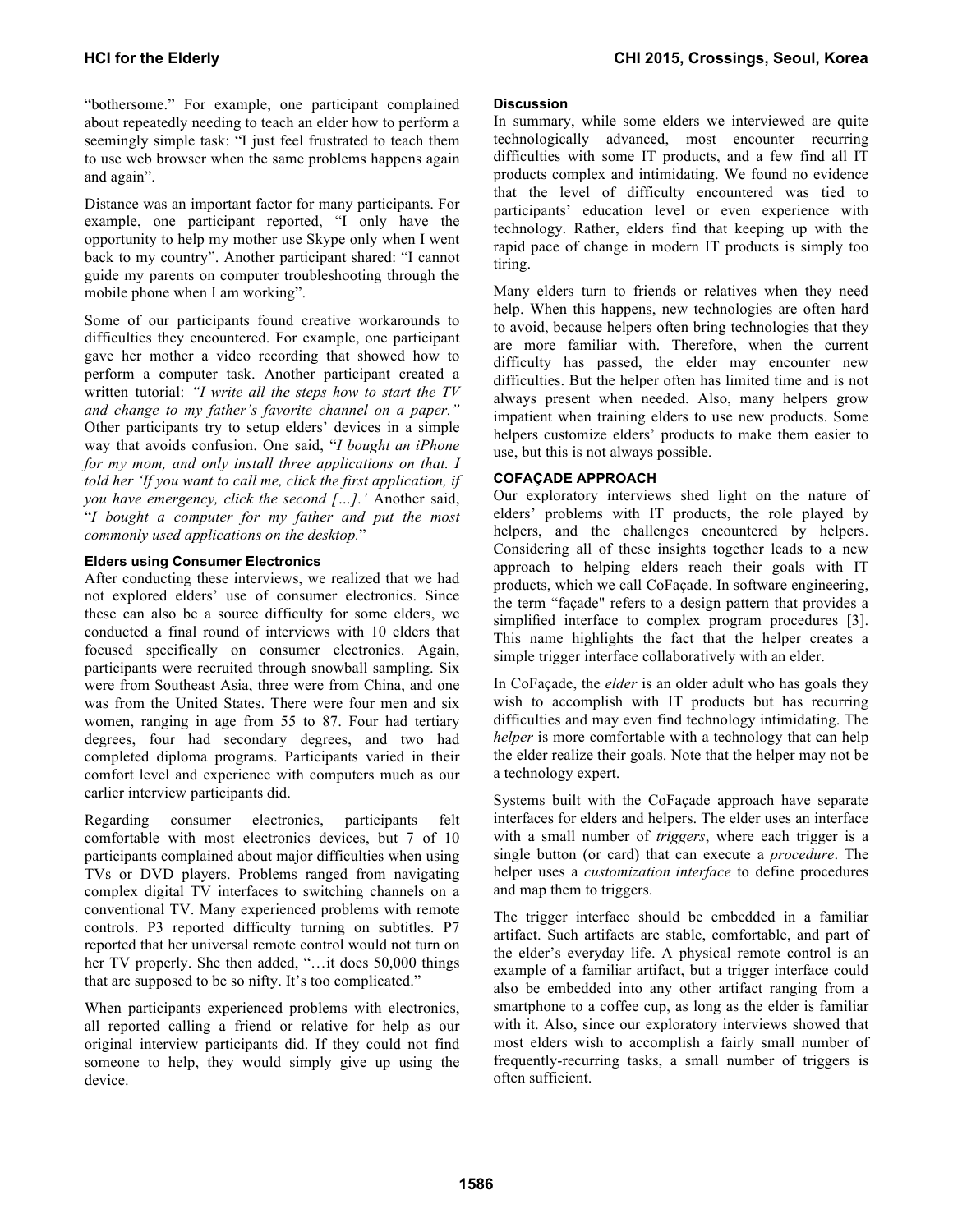| 000                                | Tangikit                                                                                                   |                                     |                                                              |  |
|------------------------------------|------------------------------------------------------------------------------------------------------------|-------------------------------------|--------------------------------------------------------------|--|
| Triggers                           | Trigger<br>Trigger<br>$\tau$<br>BUTTON<br>Yellow button<br>Yellow button<br>$\mathcal{F}$<br><b>BUTTON</b> |                                     | Trigger<br>$\tau$<br><b>BUTTON</b><br>Yellow button          |  |
| <b>A</b><br>CARD                   | Template<br>New procedure                                                                                  | Terratores<br>New procedure         | Procedures                                                   |  |
| drag/drop trigger                  | Procedures<br>$\mathcal{R}$<br>APP<br>Skype                                                                | OPEN <sup>T</sup><br>Spotify        | Comsumer Electronics                                         |  |
| BUTTON                             | USERNAME chye1936                                                                                          | CLICK ?                             | Command Sequence<br>Choose a sequence 4<br><b>History CH</b> |  |
| Procedures<br>BUTTON               | ********<br>PASSWORD<br>Video call<br>$\tau$                                                               | Facebook email or Spotify assrname  | Air conditioner<br>Sport TV                                  |  |
| ELECTR                             | TO DO<br>john<br>TO.                                                                                       | TYPE<br>chye1936                    | Record new procedure                                         |  |
| drag/drop procedure                |                                                                                                            | aux *<br>Password<br>CAA M.AAL Home | 雞                                                            |  |
| p.<br><b>Overview Panel</b><br>APP | <b>Configuration Panel</b>                                                                                 |                                     |                                                              |  |
| a                                  |                                                                                                            | b                                   | C                                                            |  |

**Figure 3. Helper's customization interface (a) Button trigger, Skype app template. (b) Configuration panel for button trigger, new computer application procedure (Spotify). (c) Configuration panel for button trigger, new consumer electronics procedure.**

The customization interface is for defining procedures that accomplish frequently-recurring high-level goals with IT products. The procedure definition process needs to be fast and easy, because helpers often have limited time. Since there is a wide variety of products and new products are constantly begin created, the customization interface needs to work with any existing IT product. Also, the helper should be able to customize triggers and procedures either in the elder's presence or at a remote location.

The approach we have described has four key elements; all are necessary to address the problems revealed in our exploratory interviews:

- 1. Distinct roles for elders and helpers
- 2. Elders have a simple interface with small number of triggers embedded in a familiar artifact.
- 3. Triggers are mapped to procedures that accomplish high-level goals with any IT product.
- 4. Helpers have a simple interface for defining and modifying procedures either locally or remotely.



**Figure 2. The CoFaçade approach: distinct roles for elders (goal) and helpers (sub-goals composition).**

We define the user interface containing sets of triggers which can accomplish different high-level goals as *goaloritiented interface*. In summary, CoFaçade enables elders to achieve frequently-recurring IT tasks with a simple goaloriented interface and enables helpers to create related procedures seperately. Figure 2 illustrates the goal-tree structure of CoFaçade approach, where the decision-making path for creating procedures can be made by helpers with their preferred methods through composing each sub-goals. Therefore, we envision CoFaçade approach has three advantages: 1) Helpers have the freedom to choose their familiar methods to create procedures (e.g., use Skype rather than Google Hangouts for video calling task). 2) Elders can express their needs in a high-level (e.g., video talk to my daughter Mary). 3) Benefit both parties by seperating the task into goal and procedures, with respect to their distinct roles in this collaborative approach and thereby increasing the overall efficiency.

#### **PROTOTYPE DESIGN AND IMPLEMENTATION**

To help us evaluate the CoFaçade approach, we implemented a prototype system. Our trigger interface prototype is the remote control shown in Figure 1. To keep this interface as simple as possible, we included only five button triggers with different shapes and colors. The number of triggers can be expanded through RFID-tagged cards, which we describe later. This remote control also includes a Bluetooth network connection and infrared (IR) sensors and emitters for recording and playing back procedures that control consumer electronics.

The helper uses the customization interface shown in Figure 3 to define procedures that control the elder's computer applications and consumer electronics. This interface can be used in three ways requiring increasing levels of computer expertise. Using *templates* requires the least expertise, and we expect this to be the most common case. Templates give helpers simple customization interfaces with pre-defined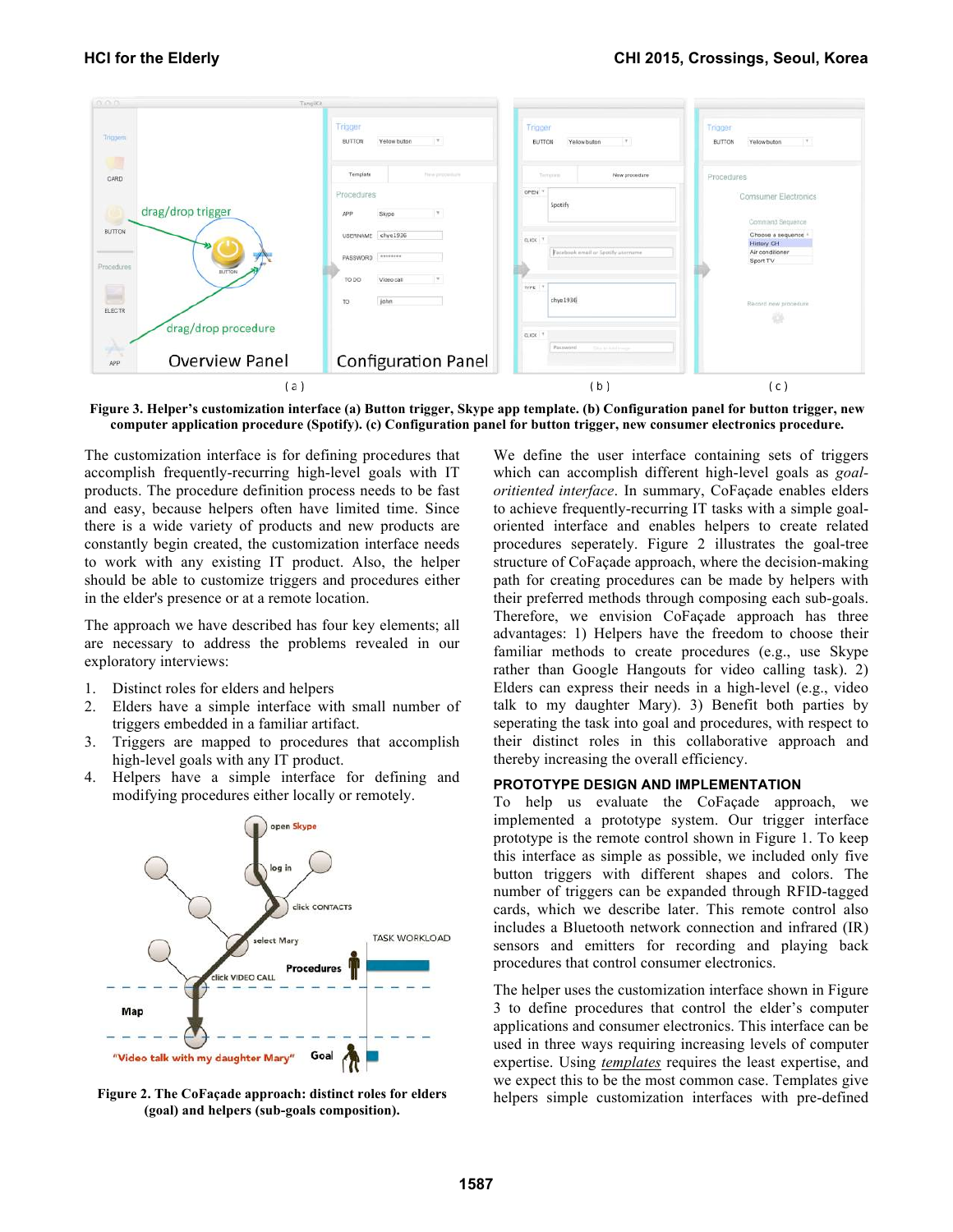procedures for common applications and require average computer skills to operate. If no template is available for a desired application, the helper can define a *new procedure.* This requires slightly more skill than using a template, but it can be done fairly easily using the graphical user interface shown in Figure 3b. Creating new templates requires the most skill and will be explained later.



**Figure 4. Overview of our CoFaçade prototype.**

Figure 4 shows how the components of our prototype are connected. Triggers and procedures are loaded into the elder's trigger interface via the customization interface on the elders' computer. The elder can then use the trigger interface to control their computer applications or consumer electronics. The customization interface can also store triggers and procedures in a cloud service, giving the helper access to the customization interface even when they are not physically present.

Currently, our prototype supports two types of triggers: buttons and cards. We first explain how helpers can configure buttons to control two types of procedures: computer applications and consumer electronics. We then explain how to create new templates and explain why and how to use card triggers.

#### **Computer Application Procedures**

Our prototype uses Sikuli Script [30] to control applications on the elder's computer. This allows helpers to make procedures for any application on the elder's computer by capturing a series of screen shots. Since this can be cumbersome, however, we also provide templates that give helpers high-level control of commonly used applications. Currently, we have one fully functional template for placing calls with Skype.

Imagine that a helper wished to configure an elder's trigger interface to make the yellow button place a call to the elder's son. To do this, the helper would take these steps in the configuration interface (see Figure 3a):

- 1. Drag the *BUTTON* icon from the trigger palette to the overview panel.
- 2. Select *Yellow button* in the configuration panel.
- 3. Drag the *APP* icon from the procedure palette to the ring around the button in the overview panel.
- 4. Select the *Skype* app in the configuration panel, and enter the elder's Skype ID and password and the son's Skype ID.
- 5. Press the arrow button to send the configuration to the elder's trigger interface.

If no template is available, the helper can choose the *New procedure* tab in the configuration panel and enter a series of commands (Figure 3b). Our prototype supports five commands found in Sikuli Script. OPEN starts a named application. CLICK and DBLCLICK activate a button identified by a screen shot. TYPE enters text in a control identified by a screen shot, and WAIT pauses for a specified time. Currently, screen shots are chosen through a file chooser. A fully developed system might allow helpers to capture screenshots directly.

#### **Consumer Electronics Procedures**

Our current prototype does not provide templates for consumer electronics, but helpers can define new procedures for consumer electronics devices. To define a new procedure, a helper would begin with the same steps 1 and 2 used for a computer application procedure. The remaining steps are as follows (see Figure 3c and Figure 5).

- 3. Drag the *ELECTR* icon from the procedure palette to the ring around the button in the overview panel.
- 4. In the configuration panel, press Record new procedure. A pop-up window appears (see Figure 5).
- 5. Enter a name for the new command sequence and press the *Record* button (on the right).
- 6. Point the device vendor's remote control at the IR sensor at the top of the elder's trigger interface and press the desired sequence of buttons.
- 7. Press *Stop* (on the right) and close the pop-up window.
- 8. In the configuration panel, select the newly entered name from the command sequence menu.
- 9. Press the arrow button to send the configuration to the elder's trigger interface.

| Name       | Progress              | Control |
|------------|-----------------------|---------|
| History CH | 0e0e039560e0a05fbe0e0 |         |

#### **Figure 5. Recording a new command sequence. Point the device's remote at the trigger interface and press the desired buttons.** *Progress* **shows numbers as buttons are pressed.**

Note that the helper may need to be physically present with the elder to capture a new sequence of commands from a device vendor's remote control. Once a sequence has been captured, however, the helper can configure the trigger interface from a remote location.

#### **Creating New Templates**

As stated earlier, we expect using templates to be the common case for helpers. Since devices and applications change frequently, our prototype makes it easy for people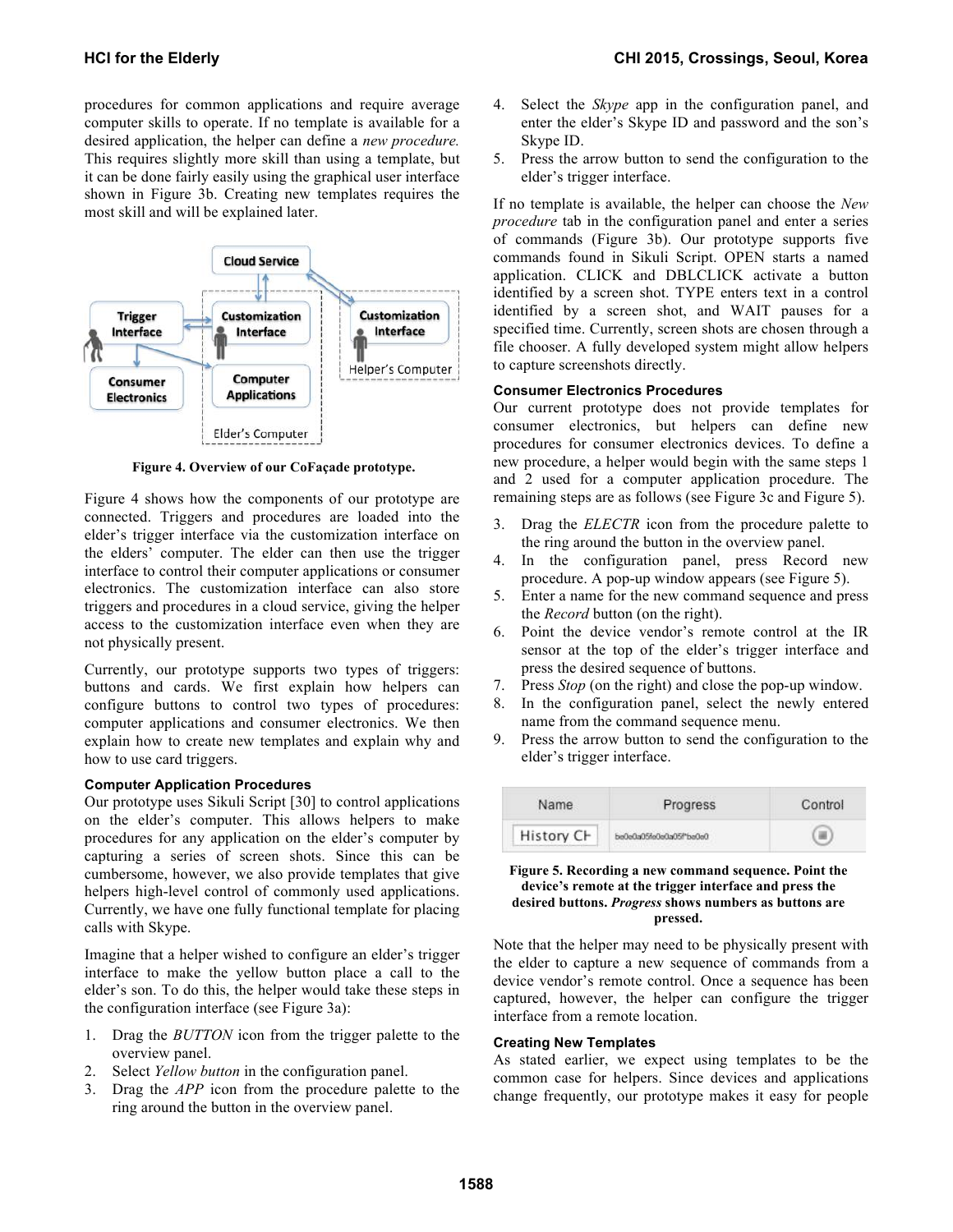with basic programming skill to define new templates. We expect that templates will be created and updated fairly quickly either by companies or by highly skilled helpers.

To make a computer application template, a creator begins by using a graphical user interface like the one shown in Figure 3b to define Sikuli scripts for typical use cases. These scripts continue to work if interface elements move, but need to be revised if elements change appearance. (Note that some apps allow control through web services or other programming interfaces that change less frequently than the visual interface. Highly skilled template creators can use these interfaces instead of Sikuli to create templates that will last longer.) After defining use case scripts, the creator then identifies steps that require user configuration (e.g. user name, password) and links these parameters to text fields or list boxes using a markup language.

This process requires only basic programming skill, allowing numerous programmers to create templates and share them through a common repository or marketplace. Also note that, while we currently support only computer application templates, our approach could be extended easily to support consumer electronics templates.

## **RFID Card Triggers**

When elders require more than five triggers, our prototype allows helpers to create new triggers using numbered cards with RFID tags. We chose to expand the number of tasks through RFID cards, because physical cards are more familiar and easier to handle by people with no computer skill. Previous research [31] has shown that at least 25 cards can be organized effectively in a photo album by people with little computer expertise, and our exploratory interviews suggest that this is sufficient for most elders.

Elders can write descriptive labels on cards to help them remember which card accomplishes which goal. Helpers can then map cards to procedures in the customization interface by (1) dragging the card icon from the trigger palette into the overview panel and (2) choosing the card number in the configuration panel (see Figure 6). This simple method makes it easy to keep track of a large number of procedures, and it avoids overwhelming elders with a large array of buttons.

| ı              |                                                 |  |
|----------------|-------------------------------------------------|--|
| CARD<br>------ | Card 001<br>and the property of the property of |  |

#### **Figure 6. Choosing a card number in the trigger config. panel.**

Our prototype captures the core ideas in the CoFaçade approach. Elders have a simple interface with small number of triggers that accomplish high-level goals with any computer application and any consumer electronics device with an IR remote control. Helpers have a simple interface for configuring procedures, and they can do this either locally or remotely.

#### **EVALUATION**

We are interested in whether the CoFaçade approach *improves helpers' experience* and *lowers barriers to elders using IT products*. To answer this question, we evaluated the CoFaçade approach in the context of helpers assisting elders with setting up Skype calls. Skype call is a task faced by many elders [27] and it has similar complexity to many other common tasks elders often want to perform, such as checking an email inbox or choosing a TV channel from dozens of options.

We evaluate the improvement in helpers' experience by measuring the time taken in the helping process. We evaluate the reduction of barriers to using IT products by elders by measuring: 1) the frustration level by the elders to learn to perform the task, and 2) their success rate in completing the task.

Our hypotheses are that the CoFaçade approach can reduce the time and effort involved in the helping process and improve the success rate for elders in completing the IT task and reduce their frustration.

#### **Participants**

A total of 18 elder-helper pairs (36 participants) were recruited. The 18 elders were recruited from a local organization (13 female; age range from 55 to 80;  $M =$ 64.83, SD= 7.20). All elders had taken part in local senior computer classes and had basic computer skills and Internet experience. The 18 helpers were young adults recruited from the university community. They are students majoring in a variety of disciplines including design, chemical engineering, business, and computer science. All of them reported at least 5 years of using computers and were comfortable with technology. The matching between the

| Simple task (6 steps)                                                 |                                            | Intermediate task (9 steps)                                                                                      |                                          |  |  |
|-----------------------------------------------------------------------|--------------------------------------------|------------------------------------------------------------------------------------------------------------------|------------------------------------------|--|--|
| Start a video call to a<br>designate person from three<br>candidates. |                                            | Start a new group call to two<br>designate people from three<br>candidates and adjust to the<br>suitable volume. |                                          |  |  |
| I)                                                                    | Click the Skype icon<br>from desktop;      | I)                                                                                                               | Click the Skype icon from<br>desktop:    |  |  |
| 2)                                                                    | Input username and<br><i>password</i> ;    | 2)                                                                                                               | Input username and<br><i>password</i> ;  |  |  |
|                                                                       |                                            | 3)                                                                                                               | Click "login";                           |  |  |
| 3)                                                                    | Click "login";                             | 4)                                                                                                               | Click "file";                            |  |  |
| 4)                                                                    | Click "contact list":                      | 5)                                                                                                               | Click "new<br>conversation":             |  |  |
| 5)                                                                    | Choose the designated                      | 6)                                                                                                               | Click the "add" button;                  |  |  |
|                                                                       | person from a list of<br>three candidates: | 7)                                                                                                               | Find two designated<br>people in a list; |  |  |
| 6)                                                                    | Click "video call".                        | 8)                                                                                                               | Click "video call":                      |  |  |
|                                                                       |                                            | 9)                                                                                                               | Adjust volumes.                          |  |  |

**Table 1: Task description**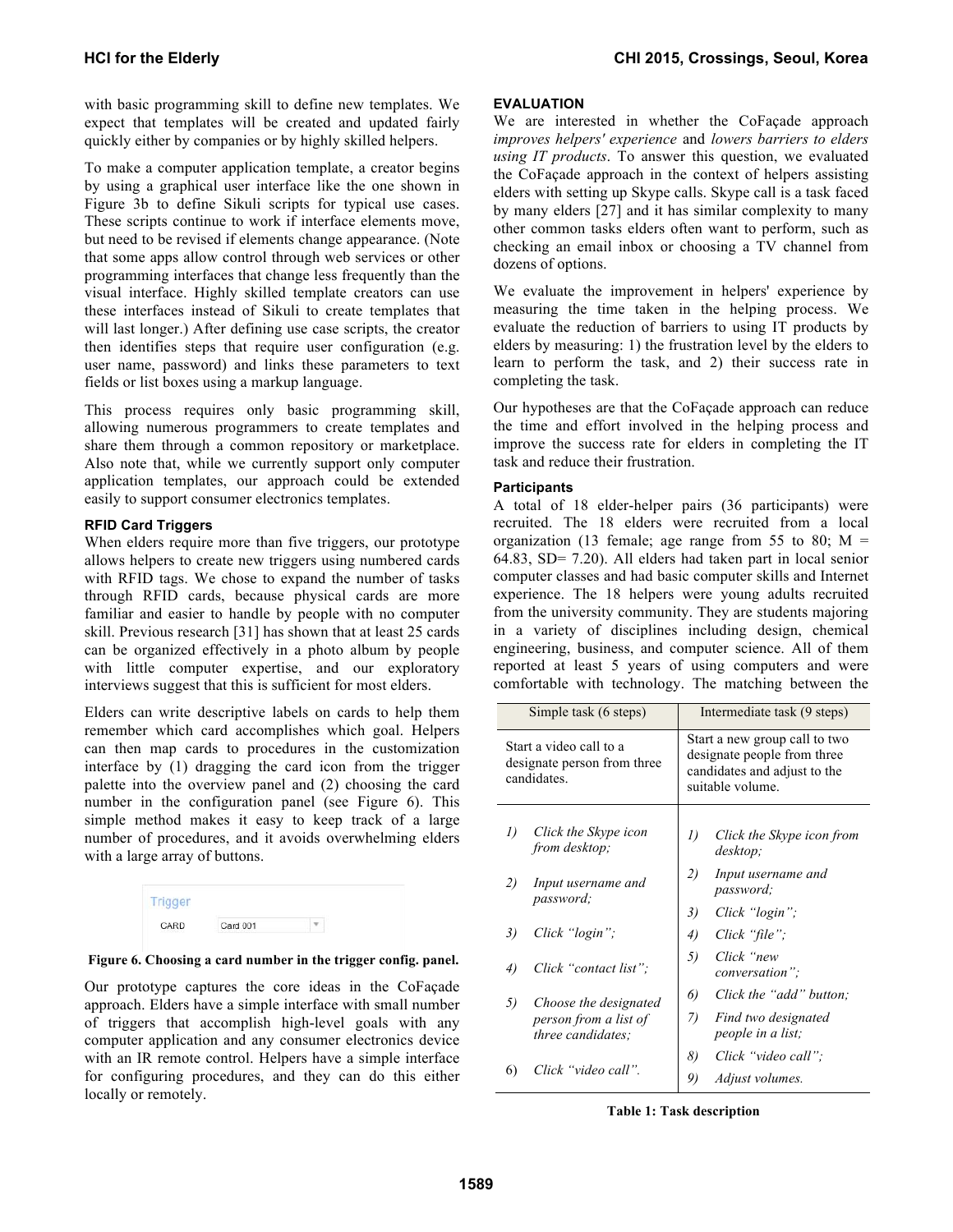elder and helper was based on their availability for the experiment schedule. Task and Stimuli

As previously mentioned, we choose Skype as our testing environment as we believe it represents a typical task an elder would like to perform and want to seek help with. For the task design, we wanted to simulate realistic scenarios. The baseline condition simulates the common situation in which a helpers teaches an elder to use an IT product so that the elder can use it on their own when the helper is not available. The baseline is compared with the CoFaçade condition in which the helper first configures the elder's trigger interface, and then the elder completes the task independently using the trigger interface. We designed two level of complexity for both methods: one simple task and one intermediate task (Table 1).

#### **Apparatus**

Participants in both conditions used a MacBook Pro laptop computer with 2.5GHz dual-core i5 processor, 4GB RAM, and 13' display, running OS X Mountain Lion. The software in the laptop included both our prototype's customization interface for the helper and Skype 6.4 for OS X. In the baseline condition, helpers also used the Skype tutorial available at support.skype.com to teach the elders. In the CoFaçade condition, elders also used the physical trigger interface described earlier in the Prototype Design and Implementation section.

#### **Experimental Design**

We used a within subjects experimental design with two independent variables, each with two levels: approach (baseline vs. CoFaçade) and task complexity (simple vs. intermediate). Approach was counterbalanced among participant pairs while task complexity was presented in a sequential order from simple to intermediate. This is because we were not interested in comparing the performance between levels of difficulties.



**Figure 7. The workflow of the experiment**

The workflow of the experiments is described in Figure 7. At the beginning of the experiment, the helper was introduced to the elder and both were given 10 minutes to acquaint themselves with each other.

Then, in the baseline condition, the helpers taught the elders how to achieve the task goal by using a standard printed tutorial from the official Skype website and also by offering guidance until the elders informed the helper that they felt well-prepared. Following a three minute break, the elder performed the task with no help apart from the availability

of the printed tutorial. If the elders failed to accomplish the task, they were asked to try again with the aid of the helper.

In the CoFaçade condition, the experimenters taught the helper how to use the CoFaçade customization interface. Following a three minute break, the helper used the customization interface to define procedures for the elder's trigger interface. Next, the helper was asked to introduce the trigger interface to elder and let them use it to complete the task.

All participants (both elders and helpers) ended the experiment by filling in a questionnaire and going through a post experimental interview. In summary, we had 18 pairs of participants x 2 approaches (baseline vs CoFaçade) x 2 task difficulties (simple vs. intermediate) =  $72$  collaborative help/teaching tasks total.

#### **Results and Discussion**

The main quantitative measures for the study were the overall time to complete each task and elders' frustration rate when performing the task. Overall time included all aspects of the task, as shown in the following formulas:

$$
T_{baseline} = t_{teach\_elder} + t_{elder\_uses\_Skype}
$$
  
\n
$$
T_{CoFagade} = t_{learn\_CoFagade} + t_{customize} + t_{elder\_uses\_trigger}
$$

To measure frustration rate, we computed the ratio of elders' self-reported perceived time to the actual time they spent performing tasks. This is an established method for measuring frustration implicitly [22]. Research has shown that more frustration tends to be overestimated (ratio>1) while less frustration is underestimated (ratio  $< 1$ ) [9].

|                         |              | <b>Baseline</b> |           | CoFaçade |      |
|-------------------------|--------------|-----------------|-----------|----------|------|
|                         |              | M               | <b>SD</b> | M        | SD   |
| Overall Time            |              |                 |           |          |      |
|                         | Simple       | 8.33            | 5.11      | 3.02     | 0.69 |
|                         | Intermediate | 10.07           | 6.10      | 3.36     | 0.77 |
| <b>Frustration Rate</b> |              |                 |           |          |      |
|                         | Simple       | 1.46            | 0.82      | 0.49     | 0.64 |
|                         | Intermediate | 0.90            | 0.48      | 0.63     | 0.60 |

#### **Table 2: Results of overall time spent on the collaborative task (in minutes), and elder's frustration rate.**

Detailed results for both overall time and frustration rate are shown in Table 2. We conducted a two-way repeatedmeasures ANOVA and found a significant main effect of approach on overall time (F<sub>1,17</sub> = 25.25,  $p$  <0.001), but no significant main effect of complexity on overall time. Averaging across complexities, overall time was 9.20 minutes in the baseline condition and 3.19 minutes in the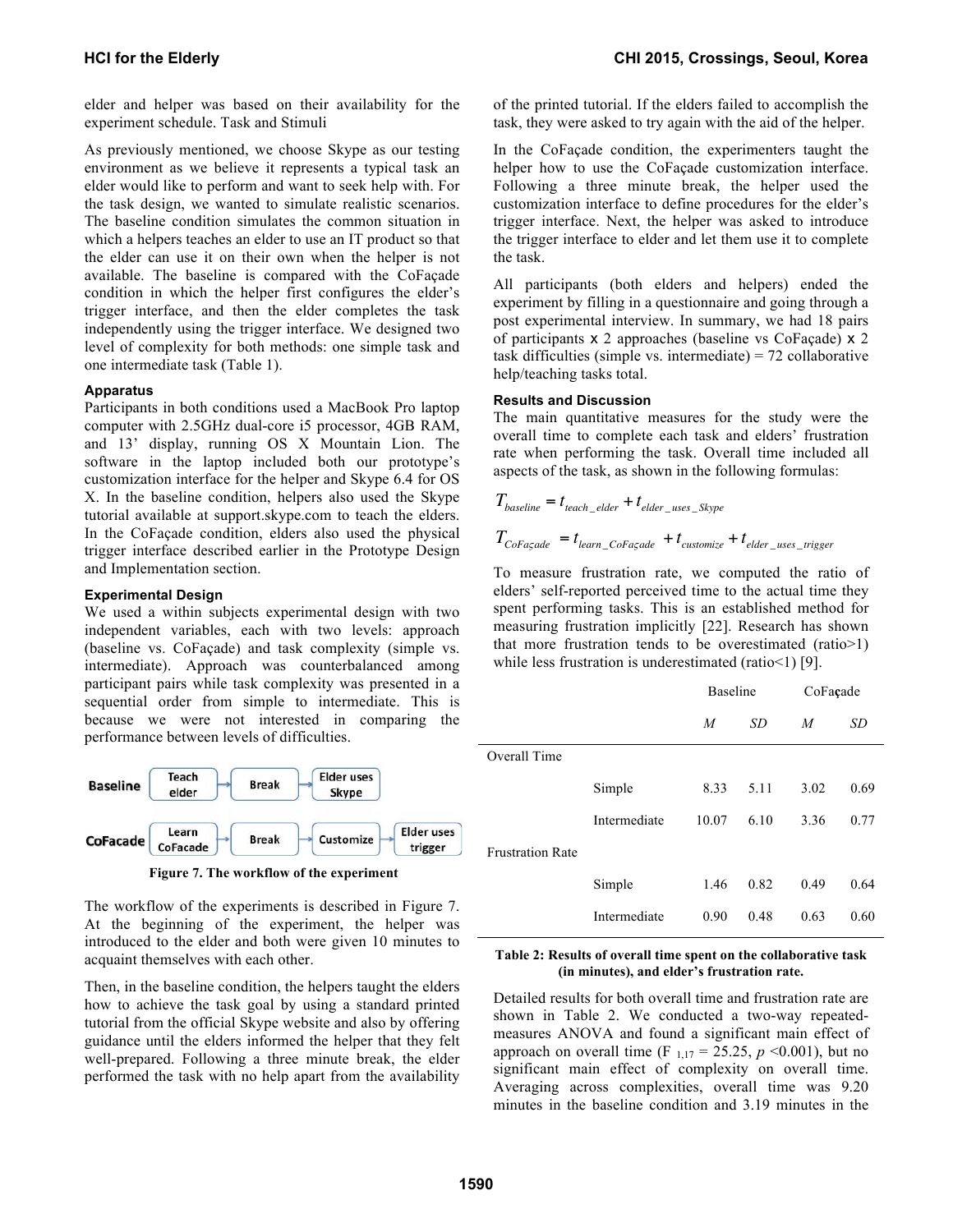CoFaçade condition, which shows that the CoFaçade saves considerable time when compared to the baseline approach. In the baseline condition, elders spent 70% of the overall time learning and 30% performing tasks. In the CoFaçade condition, helpers spent 56% of the overall time learning to use our prototype and 27% customizing the elder's trigger interface, while elders spent the remaining 17% of the time using the trigger interface. Note that since the intermediate task was always performed after the simple task, it is likely that participants spent more time learning in the simple task. This may explain why the overall time for the intermediate task was not much longer than the simple task.

On frustration rate, we found significant main effects from both approach (F<sub>1, 17</sub> = 7.73,  $p \le 0.05$ ) and complexity (F<sub>1,</sub>  $17 = 15.4$ ,  $p \le 0.05$ ). Pairwise t-tests with bonferroni correction showed that frustration rate decreased significantly in the CoFaçade condition for both complexity levels when compared to the baseline condition ( $p < 0.05$  for both complexity levels).

We also found a significant approach and complexity interaction effect on frustration rate (F  $_{1, 17} = 15.57, p$ <0.01). Pairwise t-tests with bonferroni correction showed that the difference in frustration rate between complexity conditions is significant for the baseline condition  $(p < 0.05)$ , but not significant for the CoFaçade condition. In the baseline condition, the decrease in elder's frustration from the simple task  $(M=1.46)$  to the intermediate task  $(M=0.9)$ is largely due to learning effects. The intermediate task shared several common steps with the simple task, and it was always performed second in this study. Under more realistic conditions, there would be more time between tasks, and elders would be much more likely to forget what the helper taught them. This is supported by our exploratory interviews, where many helpers reported teaching elders the same procedure repeatedly.

In addition to improvements in overall time and frustration rate, we also noticed that elders' task completion rate improved when using the CoFaçade approach. All elders were able to complete both tasks in their first attempt when using our prototype's physical trigger interface. In the baseline condition, 4 of 18 elders failed their first attempt to complete the simple task, and 2 other elders failed their first attempt to complete the intermediate task.

We also discovered that several helpers were concerned about the need to see elders' passwords. P20 and P27 suggested adding features to capture elders' passwords without making them visible to helpers. Elders were less concerned about privacy, especially when giving passwords to family members. As P3 said, "*My son helps me set up all these computer things, I cannot remember these accounts.*"

Finally, we note that using university students as helpers is a limitation of our study. Many of the university students we recruited came from fields like design and business and fit into the criteria we expect for a typical helper:

comfortable with technology, but not necessarily experts. Most elders we interviewed had at least one person in their social circle with this level of comfort with technology. However, some of our helpers had more experience with technology. The usability of CoFaçade could be further evaluated with helpers outside a university setting, and we leave this for future work.

In conclusion, the significant reduction in frustration rate and the improved task completion rate for first attempts indicates that the CoFaçade approach is both easier and more effective for elders. This is shown in P11's comments, for example: "*I am very happy to let them help me in this way. This method is much easier for me to use computer [sic].*" Furthermore, the significant reduction in overall time shows that the CoFaçade approach reduces helpers' burden when working with elders. As P33 explained, "*I would prefer this method rather than guiding them time and time again.*"



**Figure 8. A virtual trigger interface for elders.**

Our current implementation supports buttons and RFID card triggers. However, other types of triggers are possible. For example, Figure 8 shows a software interface we developed for elders. Elders can trigger computer tasks by clicking the corresponding buttons on their computers.

## **CONCLUSION AND FUTURE WORK**

This paper introduces the *CoFaçade* approach to helping elders realize their goals using IT products. To demonstrate the effectiveness of this approach, we implemented a prototype using a handheld physical trigger interface and a desktop customization interface for defining procedures for both computer applications and consumer electronics.

We conducted an evaluation where 18 helpers either taught elders to perform a computer task or customized the trigger interface to perform that task. Our experimental results showed that the CoFaçade approach reduces helpers' workload, reduces elders' frustration, and improves elders' task completion rates. Another main advantage of CoFaçade is that it can provide elders a stable interface, even as user interfaces rapidly evolve.

Further research should investigate uses in the household setting as well as the feasibility of additional types of input such as voice input, gesture input, etc. These should be intuitive and provide convenience for elders.

#### **ACKNOWLEDGMENTS**

We thank Arne Wessels for helping with formatting. We also thank the support from the National University of Singapore and Singapore Management University.